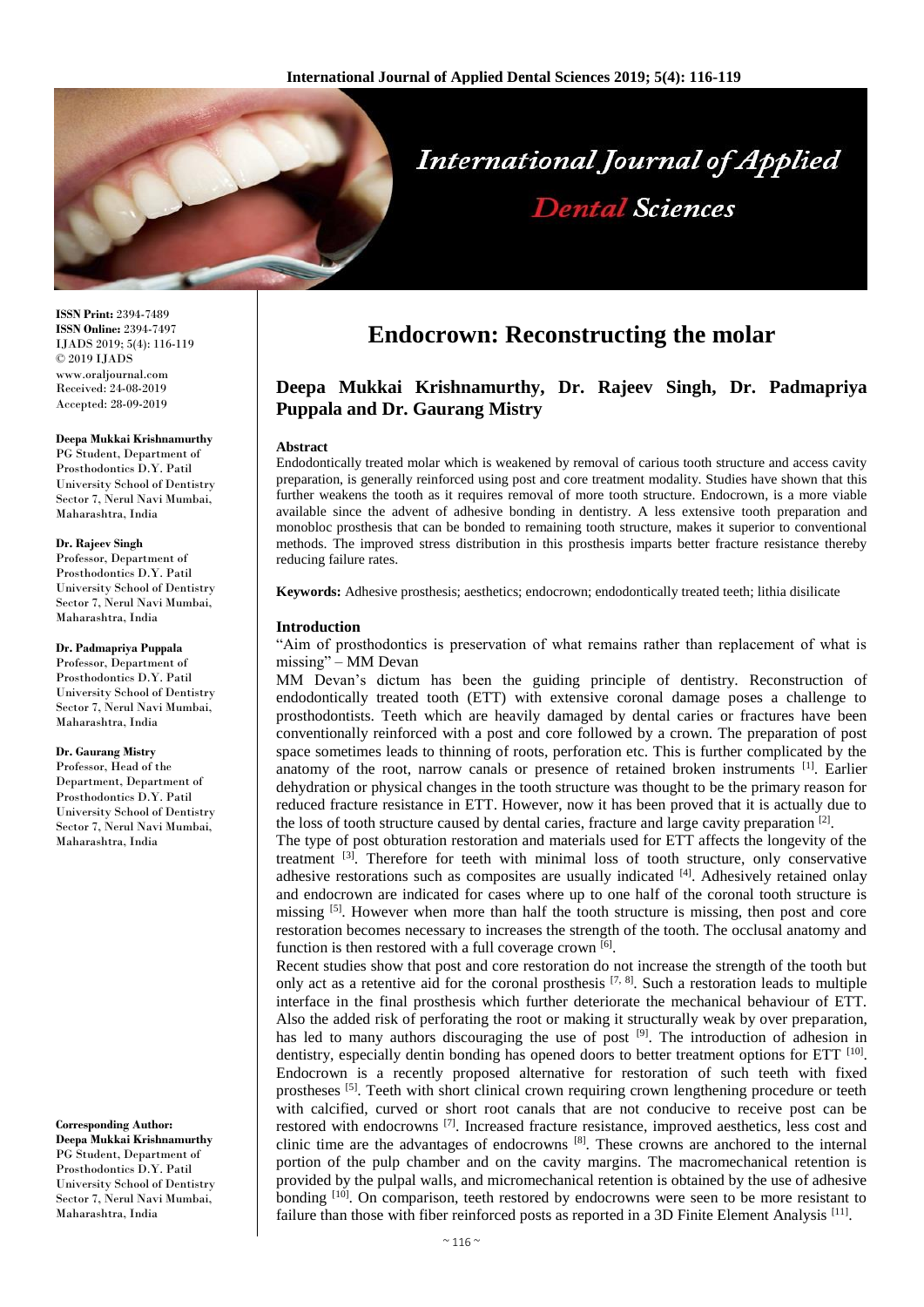#### **Case report**

A 23 year old female patient reported with an endodontically treated 36, restored five months ago. On examination, it had an extensive post obturation composite restoration (Figure 1). There was no pain on percussion. Radiograph revealed the endodontic treatment was satisfactory (Figure 2). She had acceptable oral hygiene and favourable occlusion (Figure 3). The patient was selected for monolithic lithium disilicate (IPS e. Max CAD/CAM) endocrown restoration as she had adequate tooth structure for adhesive bonding.



**Fig 1:** Post obturation restoration in 36



**Fig 2:** Radiographic evaluation



**Fig 3:** Pre-operative Occlusion

The preparation for endocrown is different from that of a conventional crown as it aims at preserving as much tooth structure as possible for adequate bonding to be achieved.

 The burs required for the preparation are TF-13, TR-13, WR-13 AND SF-13 (Figure 4).



**Fig 4:** Burs for preparation TF-13, TR-13, WR-13 AND SF-13 respectively

 Initially, the entire post obturation restoration is removed using a TF-13 diamond bur and the canal access openings are exposed. (Figure 5)

- A TR-13 bur is used to provide an occlusal divergence of  $7^{\circ}$  to the axial walls creating a continuity between the endodontic access cavity and the pulp chamber. The bur is placed parallel to the long axis of the tooth at all times. This prevents development of undercuts.
- Occlusal reduction is done using WR-13 bur initially to create a clearance of 3mm (Figure 6) and then refined with a sf-13 bur to develop a butt joint or a "cervicalsidewalk" for the occlusal margin (Figure 7). This helps resist the compressive stresses that are most common on molars [12] .



**Fig 6:** Occlusal clearance of 3mm



**Fig 7:** Cervical Sidewalk

- Any enamel wall less than 2mm height has to be eliminated. The depth of the pulp chamber at this time should be a minimum of 3mm.
- The shape of the pulp chamber which is usually trapezoidal in mandibular molars and triangular in maxillary molars enhances the retention and stability of the restoration [13].
- Difference between the levels of various cervical margin should be linked with a slope of not more than  $60^{\circ}$  to avoid staircase effect [14].

A check cast was made to ensure no undercuts in the preparation. The pupal floor was lined with composite to prepare a flat base. Shade selection was done using Vita Classical Shade Guide. The impression was made with double mix single impression technique using *Zermack* condensation silicone (Figure 8). The prepared tooth was temporarily sealed with *MD-Temp* temporary restorative cement.



**Fig 8:** Impression

A bisque trial was done to confirm the margins and occlusion. The final restoration (Figure 9) was then adhesively bonded to the tooth using *Calibra*, a dual cure resin system (Figure 10).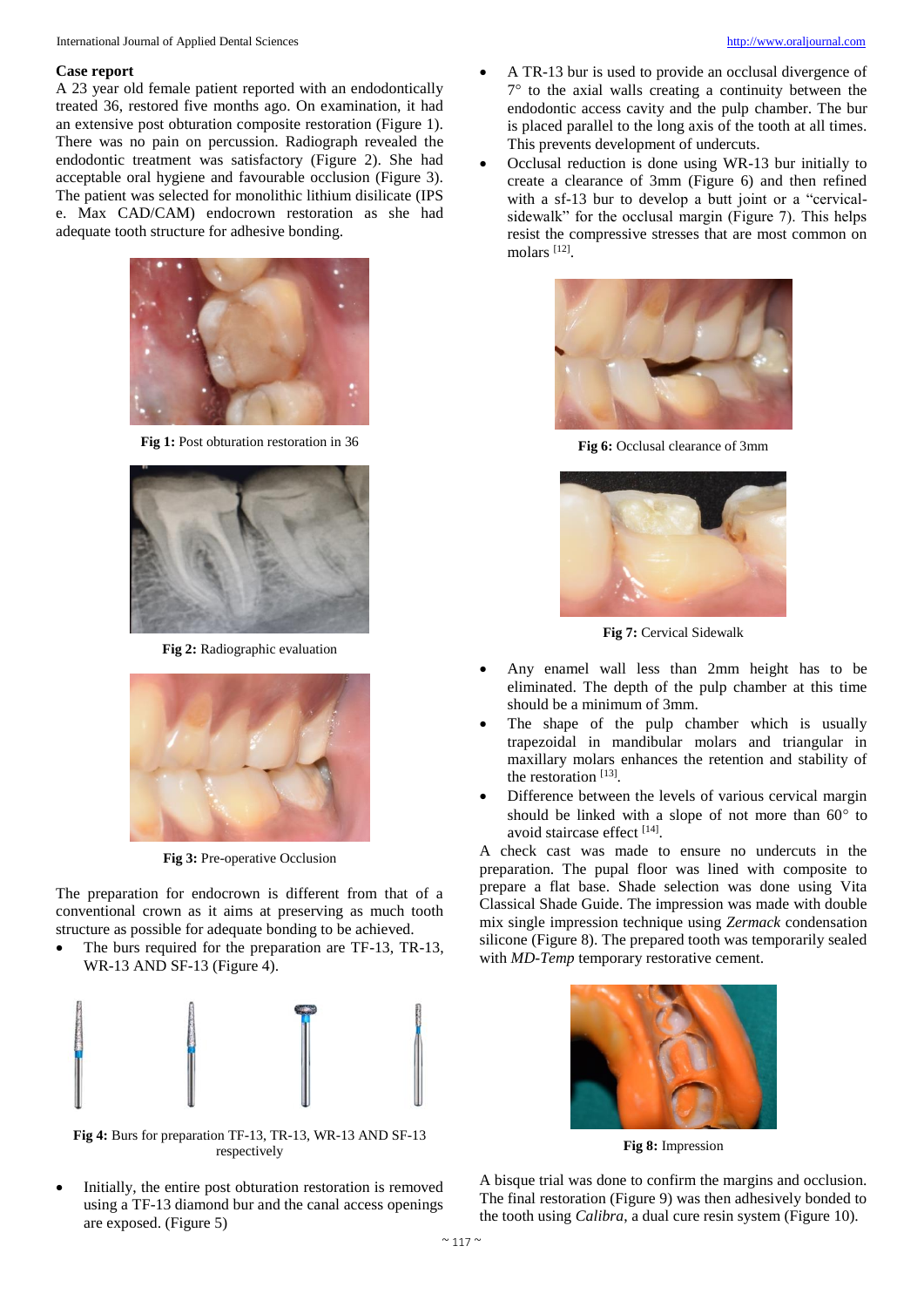

**Fig 9:** The occlusal, distal, coronal and facial aspect of endocrown prosthesis



**Fig 10:** Post cementation

## **Discussion**

The concept of endocrown follows the principle of minimal preparation. Bindl and Mormann<sup>[15]</sup>, in 1999 proposed an alternative to the conventional post and core supported crown. They suggested a monolithic ceramic restoration which was developed based on the concept given by Pissis [16] who called it a 'mono-block porcelain technique'. A clinical report on endocrown was presented by Lander and Dietschi<sup>[17]</sup> in 2008 and in 2009, Magne and Knezevic<sup>[18]</sup>, compared ceramics and composites as material for reconstruction of ETT with endocrown in molar.

The endocrown is applicable to most molars, particularly those with clinically low crowns, calcified root canals, or narrow canals. It is not recommended if adhesion cannot be assured, if the pulpal chamber is less than 3 mm deep, or if the cervical margin is less than 2mm wide for most of its circumference  $^{[13]}$ . A minimum of 1.0-1.2 mm wide butt margin circumferentially and a central retention cavity inside the pulp chamber, helps construct both the crown and core as a single unit mono-block structure that does not take support from the root canals [15, 16]. The occlusal ceramic portion of the endocrowns is usually 3-7 mm. Increasing the occlusal ceramic thickness further increases the fracture resistance of the endocrown [19].

The pulpal chamber cavity provides retention and stability. This anatomy, along with the adhesive qualities of the bonding material helps to avoid including the canals in the preparation as a retentive feature. The compressive stresses are reduced as they are distributed over the cervical butt joint and the walls of the pulp chamber [13].

An in vitro study performed by Taha *et al*. showed endocrowns with axial reduction and a shoulder finish line had higher fracture resistance than those with butt margin. The butt joint being parallel to the occlusal plane, provides a stable surface that resists the compressive stresses [20]. According to Schultheis *et al*., endocrown is a better alternative for posterior teeth that are subjected to heavier occlusal forces [21] .

In a study, equal stress were applied under masticatory simulation on endodontically treated molars restored with endocrowns and with post and core. The finite element analysis showed that endocrowns were more resistant to fracture than those with FRC post. Ideally placed endocrowns

were neither damaged nor debond under physiological load [11] . Studies have shown fracture resistance of endocrowns are better than the conventional treatments  $[22, 23]$ . On comparing lithium disilicate ceramic and indirect resin composites, the former exhibited higher fracture strength than the indirect composite groups [24] .

Zoidis *et al*. demonstrated that modulus of elasticity of the polyetheretherketone (PEEK) framework (4GPa) veneered with indirect composite resin for endocrown could dampen the occlusal forces protecting tooth structures better than ceramic materials. However further long-term clinical evidence is required <sup>[24]</sup>. According to Belleflamme *et al.*, these are a reliable option in cases with parafunctional habits such  $^{[25]}$ . The concept of endocrown has also been applied to maxillary premolars  $[26]$  and maxillary incisors  $[17]$  but the studies on these have been limited and hence these indications remain controversial [27].

## **Conclusion**

Minimal invasion is dictating the future of dentistry and endocrown follows this principle. The preparation for endocrown is less when compared to the conventional approach for ETT. The integrity of endodontic restoration is maintained and the structure of roots are also not compromised thereby increasing the longevity of the tooth. The compressive forces are absorbed by the cervical butt joint and the shear forces are dispersed over the axial walls of the pulp chamber. The biocompatibility of ceramic restorations makes them more acceptable intraorally. The conservative approach, higher fracture resistance of the restoration, better aesthetics, low cost and reduced chair side time makes it a viable option to restore endodontically treated molars.

## **Conflict of interest**

The authors declare that they have no conflicts of interest.

## **References**

- 1. Spili P, Parashos P, Messer HH. J Endod. 2005; 31(12):845-50.
- 2. Chang CY KJ, Lin YS, Chang YH. Fracture resistance and failure modes of CEREC endocrowns and conventional post and core-supported CEREC crowns. J Dent Sci. 2009; 4(3):110-117.
- 3. Ferrari M, Vichi A, Mannocci F, Mason PN. Retrospective study of the clinical performance of fiber posts. Am J Dent 2000; 13:9B-13B.
- 4. Krejci I, Stavridakis M. New perspectives on dentin adhesion-differing methods of bonding. Pract Periodontics Aesthet Dent. 2000; 12(8):727-732.
- 5. Dietschi D, Spreafico R. Current clinical concepts for adhesive cementation of tooth-colored posterior restorations. Pract Periodontics Aesthet Dent. 1998; 10(1):47-54.
- 6. Lander E, Dietschi D. Endocrowns: A clinical report. Quintessence Int. 2008; 39(2):99-106.